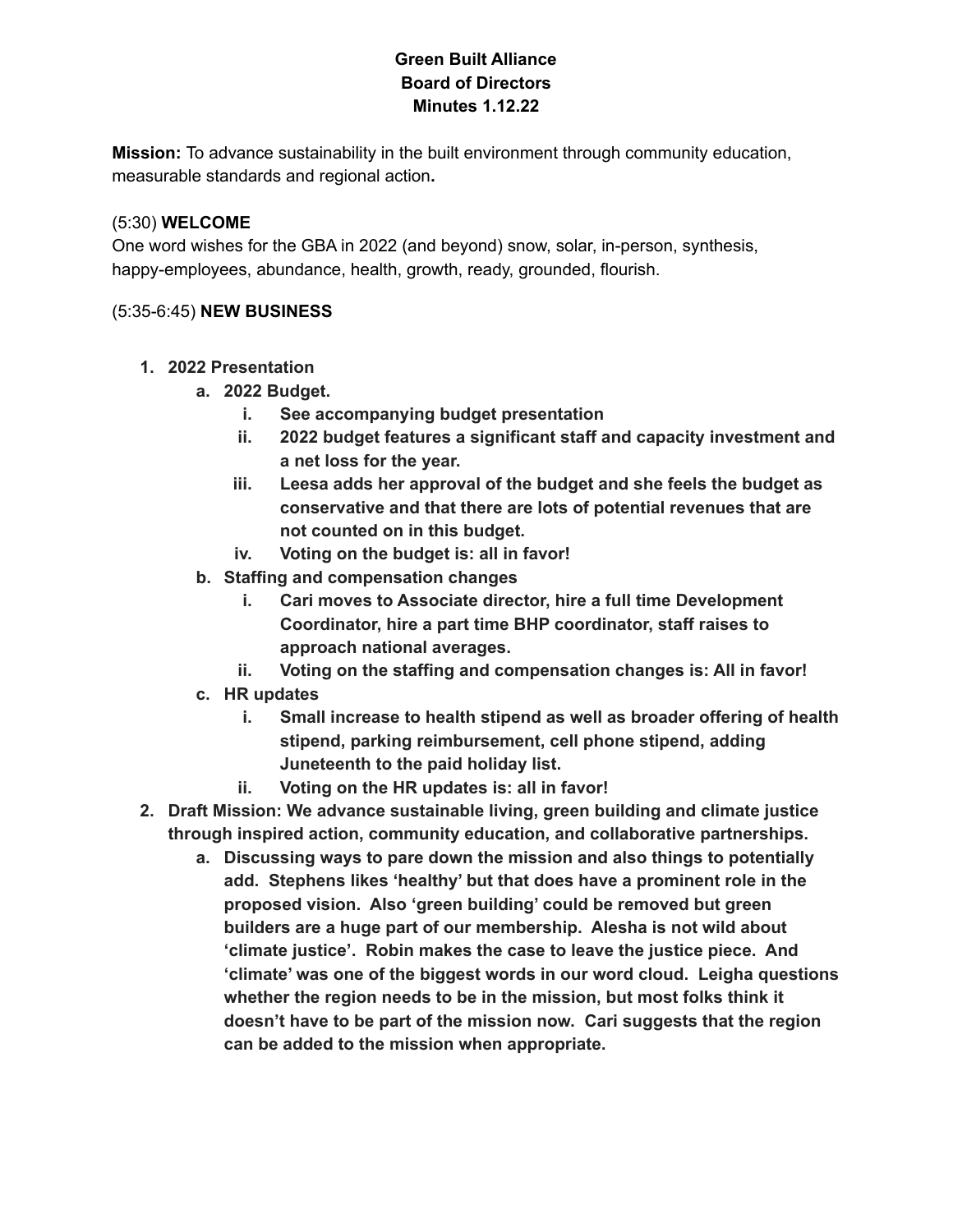- **b. Overall the mission sounds good to everybody. Sam and Cari will run it by Beth Trigg tomorrow. Raymond would like to hear some private opinions come out on it after folks have been able to sit with it.**
- **3. Draft Vision***:* **We aspire to cultivate communities in which everyone has equitable access to healthy homes and a thriving natural world.**
	- **a. Robin suggests removing 'aspire to' from the vision. Or say 'we build or 'we work to build'.**
	- **b. Cari will send out an email request for responses to the mission and vision next week including Beth Trigg's reaction to them.**
	- **c. This might also include a conversation about the tag line.**
- **4. BHPCC wants to develop feedback for the NCUC on some new rulemaking that is in the works and the BHPCC requests our boards support for their actions in developing this feedback. Rob asks to see the feedback before we approve it. Sam will circulate the draft comments.**
	- **a. Sidenote: Robin would like us to have a viewing and comment session on a recent Michael Moore movie on renewable energy.**

# (6:45-7) **CONSENT AGENDA. Vote on approval of the consent agenda is all in favor!**

- Approval of Treasurer's Report for 2021
- Green Built Homes: In December there were 13 homes certified. In total there are 2446 certified, 51 Net Zero homes and 332 homes registered. 132 Single family homes certified in 2021 (2020 was 120) and 431 MF units certified in 2021.
- Membership: At the end of December we have 283 current members. Last year at this time we had 259, so we are higher this year. Pisgah Roofing (a new member) joined at the Leadership Circle Level.
- Appalachian Offsets: We are funding a 10kW system on the St. Paul Educational building on Burton Street. The potential PV project for United Way is developing. The size of the system is still TBD. It appears that a large part of the system will be donated by Blue Ridge Power (formerly Pinegate). Tal has some input guiding the installation of this project. We have several companies now donating toward AO. From the Board Robin, Chrissy, Raymond, Leigha, Ben, Jamie, and Alesha all donate to this wonderful program.
- Blue Horizons Project Solarize Campaign-August 31st was the campaign completion date. 176 contracts for 1412.62 kw residential and 17.40 commercial = 1430.02; 80 installed, 50 scheduled; Battery storage - 125 kwh; 6 contracts backed out; 12 low income solar systems in process and one more coming.
- There will be some funding for a local nonprofit PV system. Our best guess at this point is \$60k. We are narrowing it down to 2 or 3 organizations.
- BHP Community Council- The strategic planning process to meet the 100% renewables goal is underway. We also have an Community Engagement committee. We are asking a lot from this group and hope they rise to the occasion.
- ESN Low Income Weatherization- From July December the team worked very hard to meet its goal of 88 homes. It exceeded that goal and we feel very proud